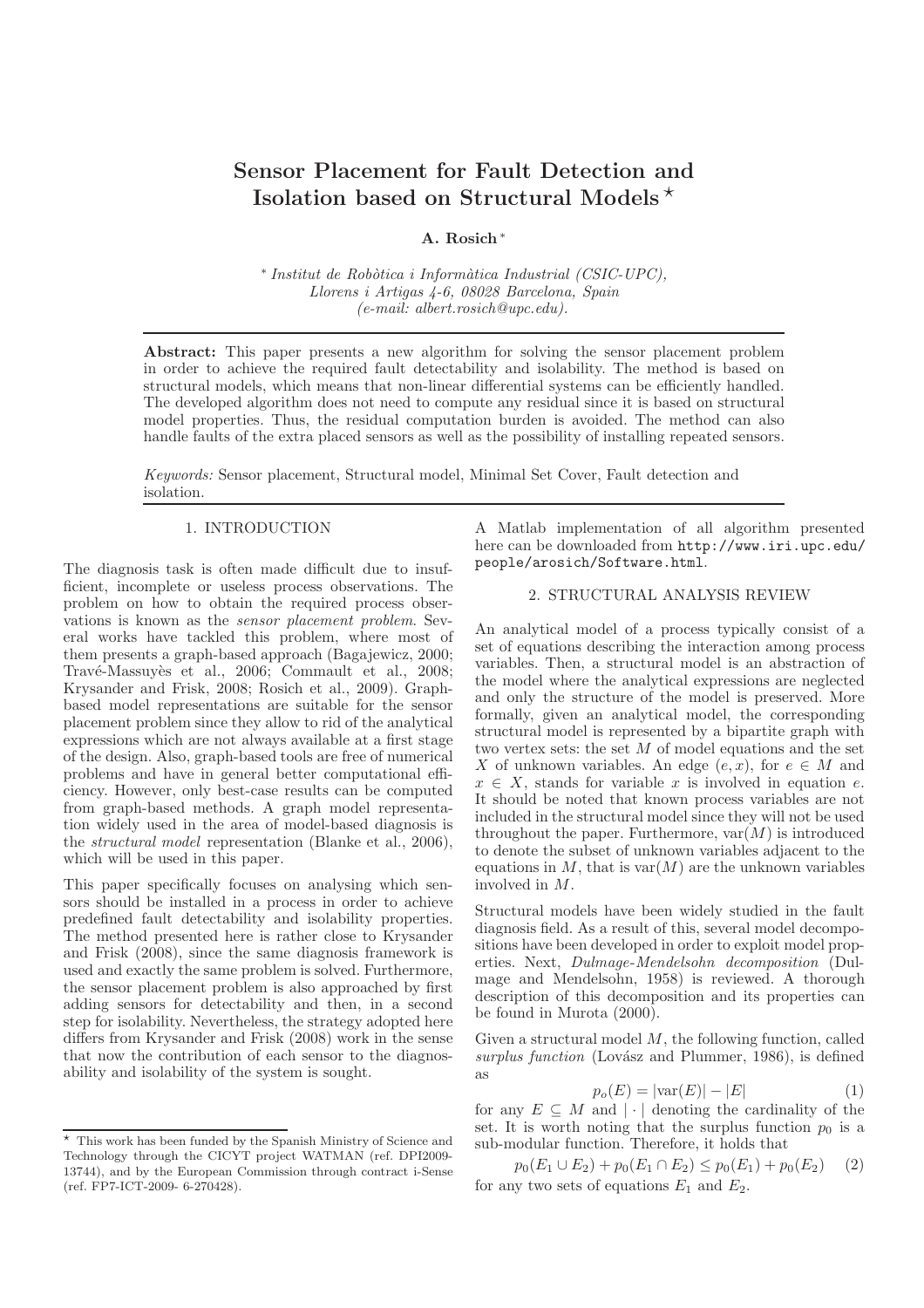From  $p_0$  function, the family of all minimizers with minimal surplus can be defined as

$$
\mathcal{L}_{min} = \{ E \subset M \mid p_0(E) \le p_0(E'), \forall E' \subseteq M \}. \tag{3}
$$

This family of minimizers defines a lattice in  $\mathcal{L}_{min}$ . Hence, it can be stated that  $E_i \cup E_j \in \mathcal{L}_{min}$  and  $E_i \cap E_j \in \mathcal{L}_{min}$ , for any  $E_i, E_j \in \mathcal{L}_{min}$ .

Let  $E_0 \subset E_1 \subset \cdots \subset E_{b-1} \subset E_b$  be any *maximal ascending chain* of  $\mathcal{L}_{min}$ . Then, the partitions of the Dulmage-Mendelsohn decomposition on the equation set is thereby computed from the sets in the maximal ascending chain according to

$$
M_0 = E_0,
$$
  
\n
$$
M_k = E_k \setminus E_{k-1}, \qquad (k = 1, \dots, b),
$$
  
\n
$$
M_{\infty} = M \setminus E_b.
$$

In the diagnosis field, a coarse partition in three main parts is usually defined from the above partition as

- the *overdetermined* part  $M^+ = M_0$ .
- the *just-determined* part  $M^0 = \bigcup_{k=1}^b M_k$ .
- the *under-determined* part  $M^{-} = M_{\infty}$ .

From the diagnosis point of view, a key property in the over-determined part is that there are more equations than unknown variables, i.e.,  $|M^+| > |var(M^+|,$  and hence the existence of redundancy in  $\dot{M}^+$ . Indeed, the  $M^+$  part of the model is the only useful part to perform diagnosis, see Blanke et al. (2006).

# 3. FAULT DIAGNOSIS FRAMEWORK FOR SENSOR PLACEMENT

The fault diagnosis framework on which this paper is based is presented in this section. First, some theoretical background and standard definitions will be reviewed. Then, sensor characterisation in the framework, as well as the sensor placement problem formalization, will be introduced.

### *3.1 Fault detectability and isolability analysis*

Usually, to perform fault diagnosis based on structural models, it is assumed that different subsets of model equations describe the expected behaviour of process components. Then, when the component equations become inconsistent with the process observations, it may be suspected that the corresponding component is not working properly, i.e., the component is faulty. Here, it will be assumed that a fault can only cause inconsistency in one model equation. Thus, let  $F$  be the set of faults, then there exists a fault equation  $e_f \in M$  for each fault  $f \in F$ .

The consistency of a fault equation, together with other model equations, can be checked if there are more equations than unknown variables. This fact motivates the following fault detectability definition (Krysander and Frisk, 2008).

*Definition 1.* (Fault detectability). A fault  $f \in F$  is detectable in a model M as long as  $e_f \in M^+$ .  $\diamond$ 

A fault  $f_i \in F$  can be isolated from another fault  $f_i \in F$ F when the inconsistent set of equations involves the equation of the fault  $f_i$  but not the equation of the fault  $f_j$ . Next, formal fault isolability definition (Krysander and Frisk, 2008) is introduced.

*Definition 2.* (Fault isolability) A fault  $f_i \in F$  is isolable from fault  $f_j$  in a model M as long as  $e_{f_i} \in (M \setminus \{e_{f_j}\})^+$ .  $\Diamond$ 

Given a structural model M and a set of predefined faults  $F$ , diagnosability analysis can be performed from Definitions 1 and 2. The class of detectable faults is therefore computed as

$$
D = \{ f \in F \mid e_f \in M^+ \}. \tag{4}
$$

Fault isolability can be characterised by means of pairs of isolable faults. Here, it is assumed that all faults in the isolability analysis are detectable, which implies that the isolability relation is symmetric (Krysander and Frisk, 2008), i.e., if  $f_i$  is isolable from  $f_j$  then  $f_j$  is isolable from  $f_i$ . Let  $D$  be the ordered set of detectable faults, then fault isolability is characterised as

$$
I = \{ (f_i, f_j) \in D \times D \mid e_{f_i} \in (M \setminus \{e_{f_j}\})^+, \text{ for } i < j \}. (5)
$$

For convenience, it is introduced the diagnosability analysis as a procedure  $(D, I) = \text{Diagnostility}(M, F)$  which, given a structural model  $M$  and a set of faults  $F$ , returns the set of detectable faults D and the set of all isolable faults pairs I, computed according to  $(4)$  and  $(5)$ , respectively.

#### *3.2 Sensor placement problem formulation*

Sensors are regarded as system components that may be installed or not. Thus, installing sensors implies extending the model by adding those equations describing the sensor behaviour. Here, for the sake of simplicity, it is assumed that a sensor can be modelled by means of a single sensor equation of the form  $y = x$ , where  $x \in X$  is the measured process variable and y represents the reading of the sensor, i.e., a known variables or observation. Therefore, the set of candidate sensors is characterised as a subset of unknown variables  $S \subseteq X$ .

It is worth noting that installing sensors increases the number of model equations whereas the number of unknown variables remains unaltered. This means that, in general, the more sensors are installed the better diagnosis performance can be expected. Indeed, maximum diagnosis performance can be determined by performing diagnosability analysis with all possible sensors installed in the system. Let  $M<sub>S</sub>$  be the sensor equations of all candidate sensors in S, the maximum fault detectability and isolability attainable by placing sensors is determined as

$$
(D_{max}, I_{max}) = \texttt{Diagnostality}(M \cup M_S, F).
$$

This fact establishes an upper bound on the required fault detectability and isolability specifications in the sensor placement problem. However, diagnosis specifications other than the maximum ones may be desired. The diagnosis specifications,  $D$  and  $I$ , are feasible as long as  $D \subseteq D_{max}$  and  $I \subseteq I_{max}$ .

Now, the sensor placement problem to be solved in this paper can be formulated as follows (Krysander and Frisk, 2008).

*Problem 3.* (Sensor placement problem). Given a structural model M of the process, a set of candidate sensors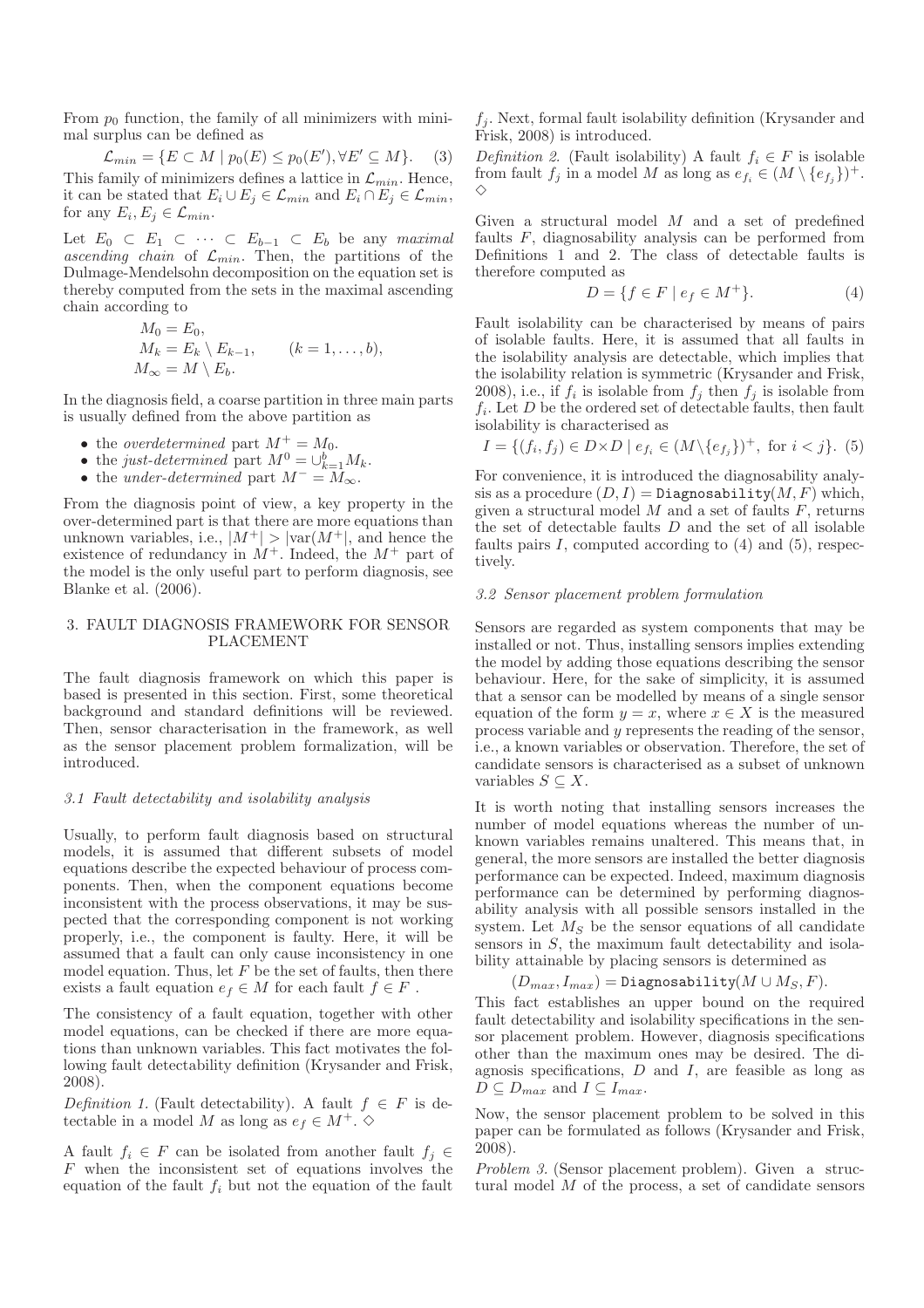S to be installed in the process and the required diagnosis specifications,  $D$  and  $I$ , defined from the set of process faults F, find all minimal sensors configurations  $S' \subseteq S$ such that diagnosis specifications are fulfilled within the model  $M \cup M_{S'}$ . ◇

Diagnosis specifications are fulfilled as long as  $D \subseteq D'$ and  $I \subseteq I'$ , where  $D'$  and  $I'$  represent detectability and isolability derived from a sensor configuration  $S' \subseteq S$ , i.e.,  $(D', I') = \text{Diagnostility}(M \cup \breve{M}_{S'}, F)$ . Moreover, note that all minimal sensor configurations characterise all possible solutions since any combination of these minimal configurations is also a solution for the sensor placement problem.

#### 4. SENSOR PLACEMENT FOR FAULT DIAGNOSIS

First, the theoretical concepts, on which the present approach is based, will be introduced. This will provide the basis to solve the sensor placement problem for fault detectability and isolability.

The sensor placement problem is then solved in two main steps. First step deals with those sensors that solve the problem only for fault detectability, while in the second step the sensors solving the fault isolability problem are computed. The *detectability* and the *isolability problem* are presented separately. Then, they are combined to finally solve the problem for both detectability and isolability.

#### *4.1 Preliminary concepts*

The basic idea of this approach is to study the detectability and isolability achieved by installing every candidate sensor individually. Then, the complete solution is derived from the result obtained when each individual sensor is considered. In order to do so, it is assumed that the model has no under-determined part, i.e.,  $M^- = \emptyset$ . Lemma 4 shows that the overdetermined equations remain in the overdetermined part when new equations are taken into account.

*Lemma 4.* Let  $M_1$  and  $M_2$  be two arbitrary sets of equations such that  $M_1 \subseteq M_2$ , then it holds that

$$
M_1^+ \subseteq M_2^+.\tag{6}
$$

**Proof.** See Lemma 7 in Krysander et al.  $(2008)$ .  $\Box$ 

Theorem 5 shows that the overdetermined part of the model with a sensor set S placed in it can be deduced from the overdetermined parts of the model obtained by placing single sensor  $s \in S$  one at a time. Thus, from the diagnosability analysis of every single sensor, it can be straightforwardly obtained the diagnosability properties of the process for any combination of sensors.

*Theorem 5.* Let M be a structural model with no underdetermined part and  $S$  a set of sensors. Then, it holds that

$$
\bigcup_{s \in S} (M \cup \{e_s\})^+ = (M \cup M_S)^+, \tag{7}
$$

where  $M_s$  is the sensor equation set of S and  $e_s$  is the equation of the sensor  $s \in S$ .

**Proof.** Let  $\alpha$  be the minimal surplus of all subsets of M, then  $p_0(M') \geq \alpha$  for any  $M' \subseteq M$ . Since  $var(M_S) \subseteq$  var(M), it holds that  $p_0(M' \cup M_S) \geq \alpha - n$  for any  $M' \subseteq M$ where *n* is the number of equations in  $M<sub>S</sub>$ . This implies that any subset in  $M \cup M_S$  with minimal surplus contains the equation set  $M_S$ . Hence, the set  $(M \cup \tilde{M}_S)^+$  can be rewritten as  $E \cup M_S$  where  $E \subseteq M$ . Then  $(M \cup M_S)^+$ is the minimal set with minimum surplus only if  $E$  is the minimal set in M with  $p_0(E) = \alpha$  and  $var(M_S) \subseteq var(E)$ .

Since  $M<sub>S</sub>$  is an arbitrary set of sensor equations, the above reasoning also holds for single sensor equations. Therefore, it follows for any  $e_s \in M_S$  that

$$
(M \cup \{e_s\})^+ = K \cup \{e_s\},\tag{8}
$$

where  $K \subseteq M$  is the minimal set in M with  $p_0(K) = \alpha$ and  $\text{var}(\{e_s\}) \subseteq \text{var}(K)$ .

Now, let  $K$  be the family of K sets obtained for every  $e_s \in M_S$ , i.e.,

$$
\mathcal{K} = \{ K \subseteq M \mid K \cup \{ e_s \} = (M \cup \{ e_s \})^+, e_s \in M_S \}, (9)
$$

and also let  $\mathcal{L}_{\alpha}$  be the family of the surplus minimizers, i.e.,

$$
\mathcal{L}_{\alpha} = \{ U \subseteq M \mid p_0(U) = \alpha \}. \tag{10}
$$

Then, it holds that the set E and all the set  $K \in \mathcal{K}$  are contained in  $\mathcal{L}_{\alpha}$ . Recall that the set of minimizers in  $\mathcal{L}_{\alpha}$ define a lattice, which means that  $\cup_{K\in\mathcal{K}}K\,\in\,\mathcal{L}_{\alpha}$ . Note also that  $var(M_S) \subseteq var(\cup_{K \in \mathcal{K}} K)$ . Hence, since E is the minimal set in  $\mathcal{L}_{\alpha}$  containing all the equations in  $M_S$ , it follows that  $\cup_{K\in\mathcal{K}} K\supseteq E$ . From this, it can be deduced that

$$
\bigcup_{s \in S} (M \cup \{e_s\})^+ = (\bigcup_{K \in \mathcal{K}} K) \cup (\bigcup_{s \in S} \{e_s\}) =
$$

$$
= (\bigcup_{K \in \mathcal{K}} K) \cup M_S \supseteq E \cup M_S = (M \cup M_S)^+.
$$
(11)

Finally, from Lemma 4 it directly holds that  $(M \cup \{e_s\})^+ \subseteq$  $(M \cup M_S)^+$  since  $e_s \in M_S$ . Then, it can be straightforwardly stated that

$$
\bigcup_{s \in S} (M \cup \{e_s\})^+ \subseteq (M \cup M_S)^+.
$$
 (12)

Thus, the proof is concluded from (11) and (12).  $\Box$ 

From Theorem 5 and taken detectability and isolability definitions into account, it can be intuitively seen how detectability and isolability properties of the process when a sensor configuration is installed can be deduced by gathering the detectability and isolability properties achieved by installing individual sensor one by one.

#### *4.2 Sensor placement for detectability*

In this subsection, the sensor placement sub-problem for fault detectability is first addressed. Recall that,  $M^-\equiv \emptyset$ by assumption and also that, according to Definition 1, any fault is detectable as long as its corresponding fault equation is in  $M^+$ . Therefore, it is only needed to focus on the fault equations in the just-determined part of the model in order to fulfill detectability.

Now, let  $F_D(s)$  be the class of detectable faults when sensor s is chosen for installation, i.e.,

$$
F_D(s) = \{ f \in D \mid e_f \in (M \cup \{e_s\})^+ \}. \tag{13}
$$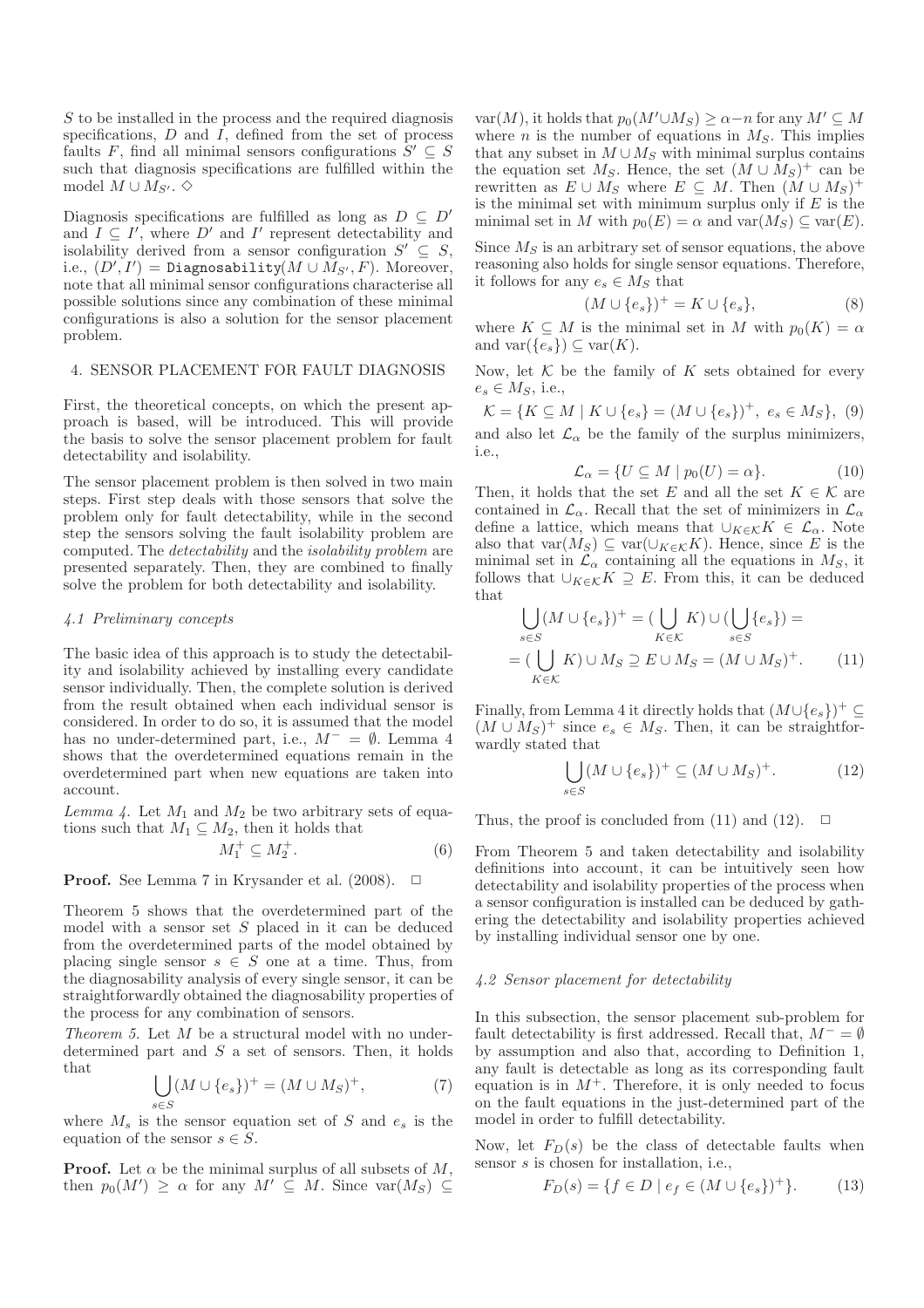Based on Theorem 5, it can be stated that a sensor configuration  $S' \subseteq S$  is a solution for the detectability problem as long as

$$
\bigcup_{s \in S'} F_D(s) = D. \tag{14}
$$

Hence, the set of  $F_D(s)$  classes that covers D characterises a possible solution. Therefore, given the set  $\mathcal{F}_D$  =  ${F_D(s_1), F_D(s_2), \cdots, F_D(s_n)}$  (for  $n = |S|$ ) of all detectability fault classes, the sensor placement problem for fault detectability is solved if all minimal subsets  $C \subseteq \mathcal{F}_D$ that cover D are found.

Algorithm 1 is proposed for solving Problem 3 when only detectability specification is sought. First, the detectability fault classes  $F_D(s)$  are generated. Then, all minimal covers are computed by means of the procedure MinimalSetCovers. In Section 5, this procedure is introduced. Finally, in last step, the minimal sensor sets  $S_D = \{S_1, S_2, \dots, S_m\}$  that solve the problem are obtained from the family of all minimal covers  $\Gamma$  =  $\{\{C_1\}, \{C_2\}, \cdots, \{C_m\}\}.$ 

| Algorithm 1 $S_D$ = SPforDetectability(M, S, D)                                                             |
|-------------------------------------------------------------------------------------------------------------|
| $\mathcal{F}_D = \emptyset$                                                                                 |
| for all $s \in S$ do                                                                                        |
| $F_D(s) = \{ f \in D \mid e_f \in (M \cup \{e_s\})^+ \}$                                                    |
| $\mathcal{F}_D = \mathcal{F}_D \cup \{F_D(s)\}\$                                                            |
| end for                                                                                                     |
| $\Gamma =$ MinimalSetCovers( $\mathcal{F}_D, D$ )                                                           |
| $\mathcal{S}_D = \{ S_i \subseteq S \mid \forall s \in S_i \Rightarrow F_D(s) \in C_i, \ C_i \in \Gamma \}$ |

#### *4.3 Sensor placement for isolability*

This subsection explains how to place sensors for fault isolability. Theorem 5 can be easily extended to the isolability case by replacing M with  $M \setminus \{e\}$  in (7). Then, isolability performance achieved by installing a set of sensors can be determined by studying the isolability achieved with each individual sensor. Similarly to the detectability case, a class of isolable fault pairs  $F_I(s)$  for each sensor  $s \in S$  is defined,

$$
F_I(s) = \{(f_i, f_j) \in I \mid e_{f_i} \in ((M \setminus \{e_{f_j}\}) \cup \{e_s\})^+\}.
$$
 (15)

Therefore, a sensor configuration  $S' \subseteq S$  is a solution for the isolability problem if its corresponding isolability fault classes  $F_I(s)$  cover all the pairs in I, i.e.,

$$
\bigcup_{s \in S'} F_I(s) = I. \tag{16}
$$

This means that the same approach for the detectability case in Subsection 4.2 can be developed here. Let  $\mathcal{F}_I$  =  $\{F_I(s_1), F_I(s_2), \cdots, F_I(s_n)\}\$ be the set of all isolability fault classes, then all minimal subsets  $C \subseteq \mathcal{F}_I$  that cover  $I$ characterise the solution of the sensor placement problem for fault isolability. Note, however, that now the elements to be covered are pair of faults instead of single faults. Algorithm 2 summarizes the sensor placement approach for the fault isolability case.

#### *4.4 Sensor placement for fault detectability and isolability*

As mentioned, the problem of placing sensors for fault detectability and isolability is directly solved in two steps.

# Algorithm  $\mathbf{2}\;\mathcal{S}_I = \texttt{SPforIsolability}(M,S,I)$  $\mathcal{F}_I = \overline{\emptyset}$ for all  $s \in S$  do

$$
F_I(s) = \{(f_i, f_j) \in I \mid e_{f_i} \in ((M \setminus \{e_{f_j}\}) \cup \{e_s\})^+\}
$$
  
\n
$$
\mathcal{F}_I = \mathcal{F}_I \cup \{F_I(s)\}
$$
  
\nend for  
\n
$$
\Gamma = \text{MinimalSetCovers}(\mathcal{F}_I, I)
$$
  
\n
$$
\mathcal{S}_I = \{S_i \subseteq S \mid \forall s \in S_i \Rightarrow F_I(s) \in C_i, C_i \in \Gamma\}
$$

First, the detectability problem is solved. And then, based on the obtained results, the isolability problem is solved. Before solving the isolability problem, the sensor subset  $S' \subseteq S$  computed in the detectability problem is added to the model by means of its corresponding sensor equations set, i.e.,  $M \cup M_{S'}$ , whereas the sensors in S' are removed from the candidate sensor set, i.e.,  $S \setminus S'$ . This procedure is performed for each sensor set  $S' \in \mathcal{S}_D$ .

Algorithm 3 is introduced to solve the sensor placement problem for fault detection and isolation. All minimal sensor subsets of S solving Problem 3 are computed.

| Algorithm 3 $S =$ SPf or FDI $(M, S, D, I)$                                 |
|-----------------------------------------------------------------------------|
| $S = \emptyset$                                                             |
| $S_D$ = SPforDetectability(M, S, D)                                         |
| for all $S' \in S_D$ do                                                     |
| Construct $M_{S'}$                                                          |
| $M_i = M \cup M_{S'}$                                                       |
| $S_i = S \setminus S'$                                                      |
| $S_I =$ SPforIsolability $(M_i, S_i, I)$                                    |
| $\mathcal{S} = \mathcal{S} \cup \{S' \cup S_i \mid S_i \in \mathcal{S}_I\}$ |
| end for                                                                     |
| return $S$                                                                  |

*Sensor faults* As mentioned before, sensors are system components and thus can be faulty. However, fault in sensors are not taken into account in Algorithm 3. In order to handle these faults, here the sensor equation  $e_s$  will be used to represent the corresponding sensor fault.

The presence of a sensor fault in the analysis depends on whether the sensor is regarded installed, which hinders the characterization of the diagnosis specifications. Nevertheless, this characterization is relaxed by the following statements (Krysander and Frisk, 2008):

- (a) A fault of a sensor placed for solving the detectability problem is always detectable.
- (b) Faults of two sensors placed for solving the detectability problem are always isolable between them.
- (c) A fault of a sensor placed for solving the isolability problem is always isolable from any other fault.

Therefore, according to these statements, only isolability between fault of sensors placed for the detectability problem needs to be specified in order to handle sensor faults. Let  $S_f = \{s_1, s_2, \cdots, s_m\} \subseteq S$  be a subset of sensors,  $F_{S_f} = \{f_{s_1}, f_{s_2}, \cdots, f_{s_m}\}\$ be the set of its corresponding sensor faults that need to be isolable from any other fault, and  $S' \in S_D$  be a solution of the detectability problem, then the isolability specification when sensor faults are regarded is defined as

$$
I_{S_f} = \{ (f_i, f_{s_j}) \in D \times F_{S_f} \mid f_i \in D, s_j \in (S' \cap S_f) \}. (17)
$$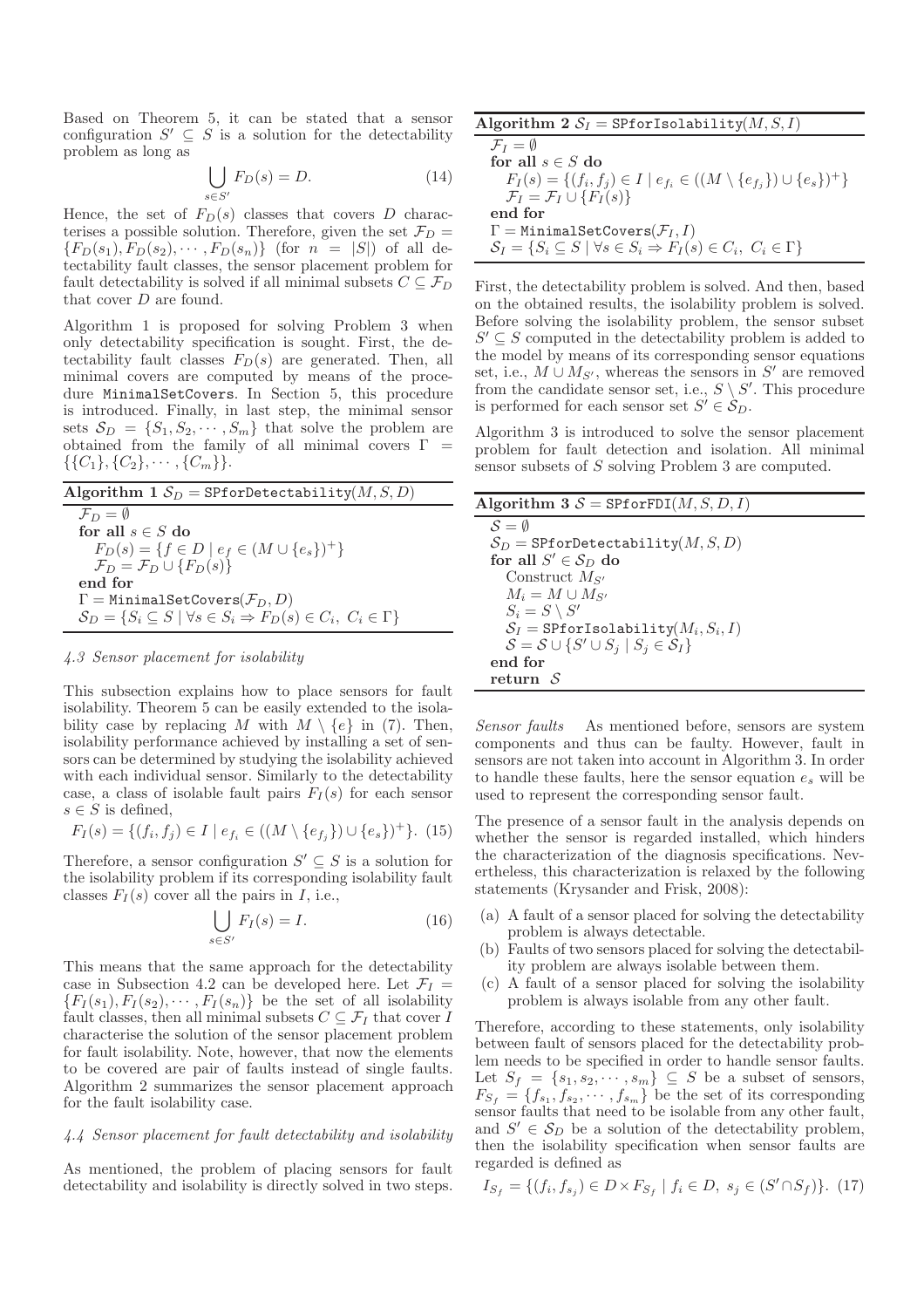These new isolalbility specifications should be computed for each sensor set  $\check{S}' \in \mathcal{S}_D$  and inserted into the I set before the SPforIsolability call in Algorithm 3.

*Repeated sensors* There may exist the possibility of installing the same sensor more than once. From Theorem 5, it follows that repeated sensors are only useful to improve sensor fault isolability. Furthermore, let s' denote the repeated sensor of  $s \in S$ , then it holds that  $({e_s, e_{s'}})^+ = {e_s, e_{s'}}$ , which implies that the fault of s becomes completely isolable from any other fault if the repeated sensor  $s'$  is installed in the process. This means that installing more that one repeated sensor per variable does not improve any diagnosis specification.

Based on this discussion and statement (c), it can be conclude that only the sensors placed to solve the detectability problem need to be repeated at most once. Let  $S_r \subseteq S$  the subset of sensors that can be repeated and  $S' \in \mathcal{S}_D$  a solution of the detectability problem, then the set of candidate sensors to solve the isolability problem is  $(S \setminus S') \cup (S_r \cap S').$ 

Algorithm 3 is modified in order to handle both sensor faults and repeated sensors. The resulting procedure is summarized in Algorithm 4 where now the set  $S_f$  of faulty sensors and the set  $S_r$  of repeated sensors are specified.

```
Algorithm 4 S = \text{SPforFDI}(M, S, D, I, S_f, S_r)\mathcal{S} = \emptyset
```
 $\mathcal{S}_D = \texttt{SPforDetectability}(M, S, D)$ for all  $S' \in \mathcal{S}_D$  do Construct ${\cal M}_{S'}$  $I_{S_f} = \{(f_i, f_{s_j}) \mid f_i \in D, s_j \in (S' \cap S_f)\}\$  $M_i = M \cup M_{S'}$  $S_i = (S \setminus S') \cup (S_r \cap S')$  $I_i = I \cup I_{S_f}$  $\mathcal{S}_I = \texttt{SPforIsolability}(M_i, S_i, I_i)$  $S = S \cup \{S' \cup S_j \mid S_j \in S_I\}$ end for return S

Note that, now, the operator ⊎ is used as the joint operation in the union of  $S' \in S_D$  and  $S_j \in S_i$  to indicate that multiple occurrences of the same element are allowed in the solution.

#### 5. MINIMAL SET COVERS ALGORITHM

There exists a duality between the *hitting set problem* and the *set cover problem*. Hence, algorithms used to solve hitting set problems can be used to solve set cover problems and vice versa.

Let  $A$  be a set of elements and  $B$  be a family of subsets of A. A subset  $H \subseteq A$  is a *hitting set* if it has non-empty intersection with any set  $B \in \mathcal{B}$ , i.e., it is said that H hits each and every one set in  $\beta$ . On the other hand, a subfamily of subsets  $C \subseteq B$  is a *cover* if the union of its sets is  $A$ , then it is said that the sets in  $C$  cover  $A$ . The duality of both problems can be seen by representing both sets in a bipartite graph  $G(A, \mathcal{B}; E)$  where the set of edges is defined as:  $(a, B) \in E$  if the element-node  $a \in A$  is contained in the set-node  $B \in \mathcal{B}$ . Then, a hitting set is any subset of nodes in A such that their adjacent nodes

are all nodes in B. Analogously, a cover is any subset of nodes in  $\beta$  such that their adjacent nodes are all nodes in A.

In this paper, finding all minimal covers is of interest to solve the sensor placement problem. A cover  $\mathcal{C} \subseteq \mathcal{B}$  is minimal if there is no subfamily  $\mathcal{C}' \subset \mathcal{C}$  that is a cover. The algorithm presented in De Kleer and Williams (1987) to compute the minimal hitting sets is here used to find now all minimal covers. This is done by first determining the set of nodes in  $\beta$  adjacent to each node in  $A$  and then solving the minimal hitting set problem.

| Algorithm 5 $\Gamma =$ MiniamlSetCovers( $\mathcal{B}, A$ )                                     |
|-------------------------------------------------------------------------------------------------|
| $\mathcal{E} = \emptyset$                                                                       |
| for all $a \in A$ do                                                                            |
| $\mathcal{E} = \mathcal{E} \cup \{ B \in \mathcal{B} \mid a \in B \}$ {Find the adjacent nodes} |
| end for                                                                                         |
| Use iteratively the De Kleer and Williams (1987) algo-                                          |
| rithm for each set in $\mathcal E$                                                              |
| Store the minimal hitting sets in $\Gamma$                                                      |
| return $\Gamma$                                                                                 |

Algorithm 5 returns by means of  $\Gamma$  all minimal sets in  $\beta$  that each of them covers  $\overline{A}$ . It is important to point out that this algorithm is non-polynomial and hence computational issues may be expected for large number of sets in  $\beta$ .

#### 6. EXAMPLE

In this section, an illustrative example is shown in order to clarify the procedure steps of Algorithm 4. The same example introduced in Krysander and Frisk (2008) is used here. The analytical model consists of five equations,  $M =$  ${e_1, e_2, e_3, e_4, e_5}$ , of the following form:

> $e_1: \quad \dot{x}_1 = -x_1 + x_2 + x_5$  $e_2: \quad \dot{x}_2 = -2x_2 + x_3 + x_4$  $e_3: \quad \dot{x}_3 = -3x_3 + x_5 + f_1$  $e_4: \quad \dot{x}_4 = -x_4 + x_5 + f_2$  $e_5: \quad \dot{x}_5 = -5x_5 + u + f_3$

where  $x_i$  (for  $i = 1, \dots, 5$ ) are the unknown process variables. Three faults  $F = \{f_1, f_2, f_3\}$  are defined, which corresponds to inconsistencies in equations  $e_3$ ,  $e_4$  and  $e_5$ , respectively (i.e.,  $e_{f_1} = e_3$ ,  $e_{f_2} = e_4$  and  $e_{f_3} = e_5$ ). Moreover, all unknown variables can be measured by introducing the set of candidate sensors  $S = \{s_1, s_2, s_3, s_4, s_5\},\$ where sensor  $s_i$  measures variable  $x_i$ .

The required diagnosis specifications are maximum fault detectability and isolability. Therefore, after performing the diagnosability analysis with all sensors installed, the following detectability and isolability sets are defined:

$$
D = D_{max} = \{f_1, f_2, f_3\},
$$
  
\n
$$
I = I_{max} = \{(f_1, f_2), (f_1, f_3), (f_2, f_3)\}.
$$

Furthermore, sensor faults and repeated sensors for all  $s \in$ S will be taken into account, i.e.,  $S_f = \{s_1, s_2, s_3, s_4, s_5\}$ and  $S_r = \{s_1, s_2, s_3, s_4, s_5\}.$ 

First, sensors for fault detectability are computed, i.e.,  $S_D$  = SPforDetectability(M, S, D). Algorithm 1 generates the following fault detectability classes for each sensor: